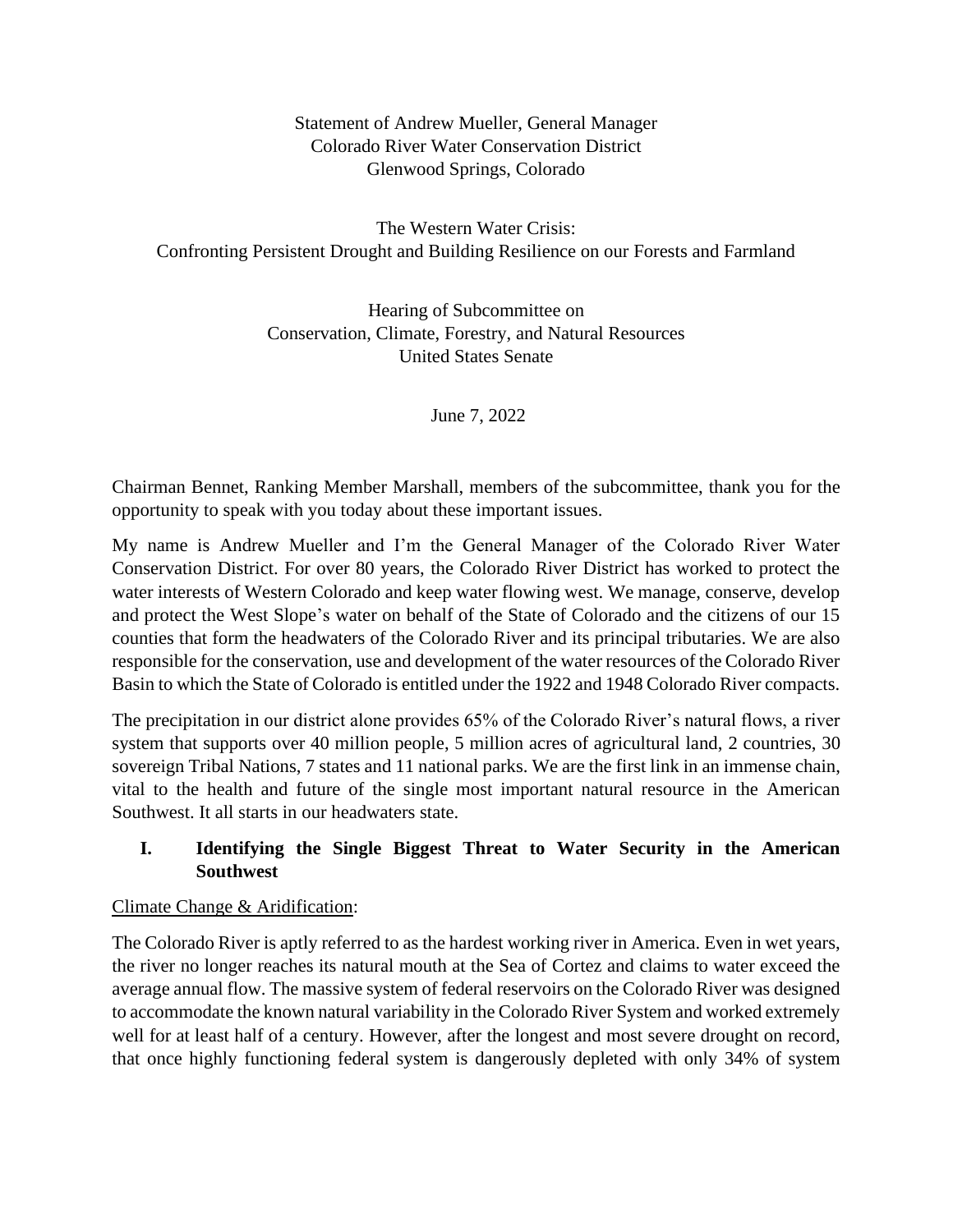Written Statement of Andrew Mueller, General Manager Colorado River District Subcommittee on Conservation, Climate, Forestry, and Natural Resources June 7, 2022 Page 2 of 7

storage remaining.<sup>1</sup> Over the last 22 years, the flows of the Colorado River have been 20% below average and sound science tells us we should anticipate and plan for further significant reductions in flow. To say that all thriving urban and rural communities and the natural ecosystem of the river face a gravely uncertain future is not hyperbole. While we may hope for a cooler wetter future, those of us responsible for our region and nation's water security must pay attention to credible science and plan for the worst. Our nation's leaders must understand what is happening and what lies at the root of this accelerating crisis.

Climate, commonly defined today as the average weather over a thirty-year period<sup>2</sup>, has always been variable in the American Southwest. We have experienced long dry periods interspersed with generally shorter wet and cooler periods. The climate we have experienced in the last twenty years, however, has been hotter and drier than any period in the last 1200 years<sup>3</sup>. It is indisputable that the climate of the American Southwest has changed dramatically since the start of this millennium. Climate is generally a combination of meteorological variables, importantly including but not limited to temperature and precipitation. Like many meteorological variables, temperature and precipitation are related to one another. In many regions, higher temperatures enable the atmosphere to hold more moisture and therefore result in greater, more severe precipitation events. We see these extreme weather events in many parts of the United States today. In the desert southwest, however, higher temperatures have generally led directly to the aridification or massive drying of the earth's surface. Hotter temperatures over last 22 years have literally sucked the moisture right out of our snowpack, soil and vegetation.

Important for today's hearing is our growing understanding of the relationship between rising temperatures and the volume of water flowing in the Colorado River and its tributaries. Colorado's Western Slope, and the entire Colorado River Basin continue to suffer from the effects of multidecadal drought and increasing temperatures. The West Slope, the most significant regional source of water in the Colorado River, is an epicenter for a significantly above-average rise in temperature. Colorado counties from Ouray to Mesa to Moffat have experienced a more than 4 degree Fahrenheit rise in average annual temperatures since 1895.<sup>4</sup> The impact of these hotter, drier temperatures on water supplies are real and meaningful. For every 1-degree Fahrenheit rise in average temperature, we see streamflow reductions between 3% and 9%, with most recent studies, including the most recent and in-depth study by the scientists with the United States

<sup>&</sup>lt;sup>1</sup> U.S. Bureau of Reclamation,  $1<sup>st</sup>$  consultation webinar for AOP,  $6/1/22$ ;

https://www.usbr.gov/ColoradoRiverBasin/#AOPColoradoRiverReservoirs

<sup>2</sup> Glossary of Meteorology. [American Meteorological Society.](https://en.wikipedia.org/wiki/American_Meteorological_Society) Retrieved 2008-05-14

<sup>&</sup>lt;sup>3</sup> A, P. W., Cook, B. I., & Smerdon, J. E. (2022). Rapid intensification of the emerging southwestern North American megadrought in 2020–2021. Nature Climate Change, 12(3), 232–234. https://doi.org/10.1038/s41558- 022-01290-z

<sup>&</sup>lt;sup>4</sup> National Oceanic and Atmospheric Administration's [Climate Divisional Database \(nClimDiv\),](https://data.nodc.noaa.gov/cgi-bin/iso?id=gov.noaa.ncdc:C00005) monthly temperature data at the national, state and county levels between 1895 and 2019 for the Lower 48 states.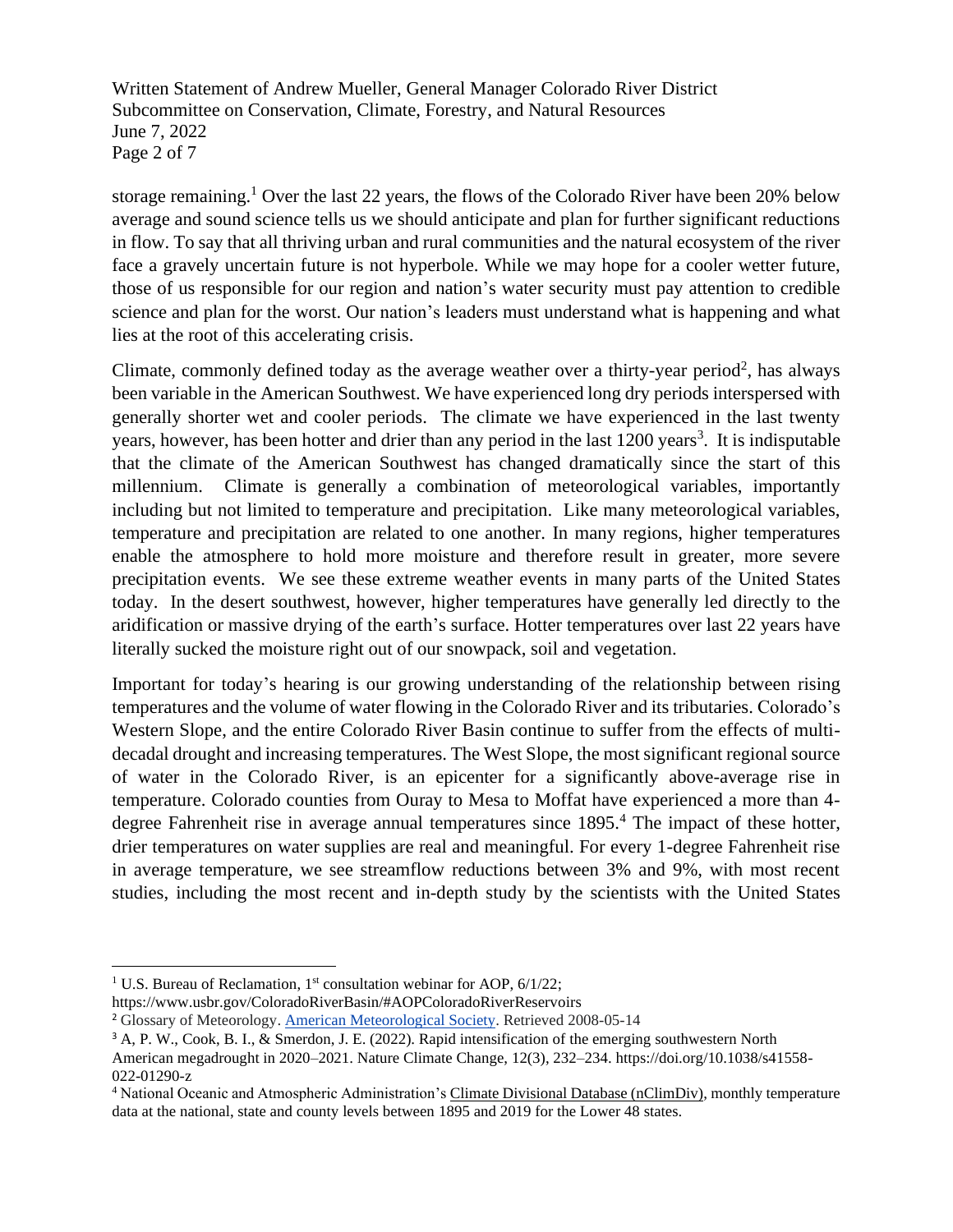Written Statement of Andrew Mueller, General Manager Colorado River District Subcommittee on Conservation, Climate, Forestry, and Natural Resources June 7, 2022 Page 3 of 7

Geological Survey strongly supporting the 9% end of the spectrum.<sup>5</sup> The credible scientific consensus is that we should expect temperatures to continue to rise and therefore natural stream flows and water supply to continue to decrease.

Throughout the headwaters of the Colorado River we have experienced year after year of hot and windy Springs and early Summers that cause our snowpack (which in the American west is our single largest reservoir) to sublimate, or turn directly from its solid state to a gas leading it to disappear into the atmosphere instead of melting and flowing into our rivers. Soil aridification significantly compounds streamflow issues. As temperatures rise, moisture evaporates from our plants and soils, creating a massive water debt due when snows melt, drawing water away from rivers and streams. Never has this issue been clearer than in 2021, when our headwaters snowpack averaged at 89% while inflows to Lake Powell reached only 32%.<sup>6</sup>

Fires in this new arid environment burn hotter and faster and behave in wildly explosive ways. In 2020, Colorado experienced the three largest wildfires in recorded history — all in the same season. Watersheds and water infrastructure on both sides of the Continental Divide were seriously impacted by wildfire, resulting in hundreds of millions of dollars in restoration and mitigation expenses in the Centennial State alone. My own hometown of Glenwood Springs, a town of less than 10,000 residents, experienced this first-hand with the significant destruction of our city's watershed in the Grizzly Fire leading to the emergency expenditure of tens of millions of dollars. These continued drought conditions have renewed regional fears of another catastrophic wildfire season that could further damage critical watersheds and negatively impact agricultural and municipal water supplies.

## Family Farms & Ranches in Crisis:

None have felt these climate impacts more than the family-owned farms and ranches of our Colorado River District and Colorado's Western Slope. The food and fiber produced from our region sustains communities across the state and the nation, but drought-based water scarcity has forced many local producers to downsize or completely shut down their operations.

Cattle sell-offs, or "de-herding," has become commonplace across the agricultural communities in our 15 counties. Not only does this practice impact local economies and our national food supply, but it also holds great emotional weight and repercussions for these families and their neighbors. Families that have been involved in and committed to ranching for four and five generations are being forced to sell their cattle herds and confront a tremendously uncertain future.

<sup>&</sup>lt;sup>5</sup> Changing climate drives future streamflow declines and challenges in meeting water demand across the southwestern United States (Olivia L.Miller; et al, Journal of Hydrology, vol. 11, May, 2021); Colorado River flow dwindles as warming-driven loss of reflective snow energizes evaporation ( P. C. D. Milly, K. A. Dunne, Science 2020)

<sup>6</sup> Calculations from NOAA and the Colorado Basin River Forecast Center with data from https://www.cbrfc.noaa.gov/lmap/lmap.php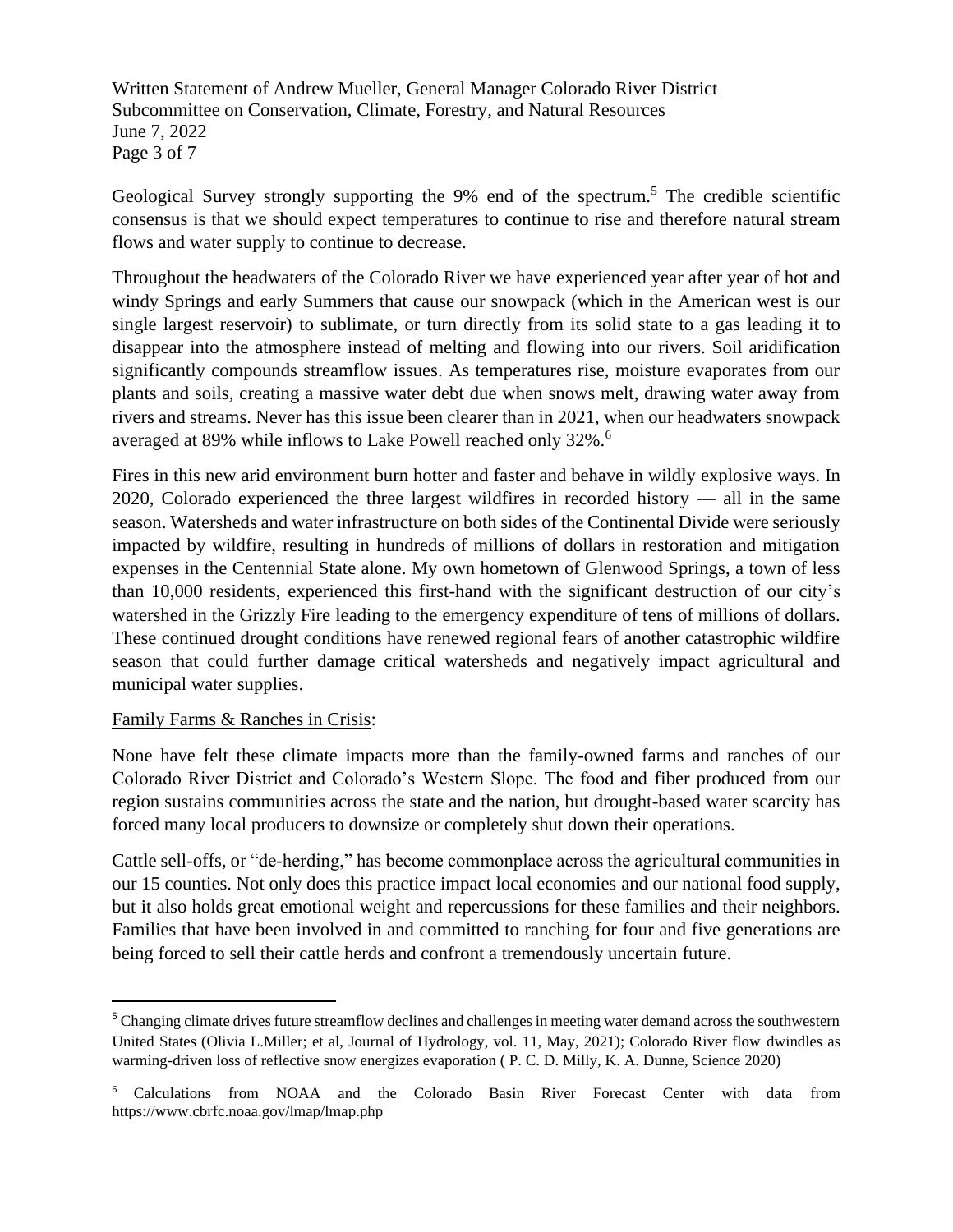Written Statement of Andrew Mueller, General Manager Colorado River District Subcommittee on Conservation, Climate, Forestry, and Natural Resources June 7, 2022 Page 4 of 7

While our agricultural producers regularly experience natural fluctuations in the hydrology each year, these River District constituents, regardless of political affiliation, recognize this recent period as the hottest and driest in collective memory. The latest scientific data establishes that this era is the driest in over  $1,200$  years<sup>7</sup> and they are looking to our regional and national officials for leadership in this uncertain time. Our present and most likely future reality is hotter and drier with declining water supply. This reality presents a risk to all of our communities in the American Southwest and threatens our nation's water and food security. Confronting and developing adaptation and mitigation strategies is the only way to secure our collective water and food security.

# **II. Adaptation and Mitigation Strategies Must be Developed, Funded and Implemented.**

Our country has a long and admirable history of innovation and adaptation to climate. Tremendous engineering feats driven by individual ingenuity and funded by local state and federal governments has allowed cities and farms to thrive in a hostile and arid environment in the American Southwest. While this quickly changing climate can lead to despair and hopelessness, we cannot simply throw up our hands and surrender our thriving American Southwest to the forces of climate change. Citizens, communities and governments throughout the Southwest are developing adaptation strategies, but as in the past, when our nation has been confronted by existential threats, we need our national government to be an integral partner in our effort to adapt and thrive in this new reality. There are many examples of successful adaptation strategies and many opportunities for the federal government to work hand and hand with our local and regional efforts. And we must recognize that there is no single answer which will allow us to escape this rapidly changing climate, it must be a multi-faceted effort. I will discuss a few concrete examples within our District as well as address a few larger regional efforts which are worthy of your consideration.

## The Use of High Mountain Reservoirs for Climate Mitigation:

Hotter temperatures and the long-running drought have reduced runoff across Colorado's Western Slope, creating unprecedented conditions in our river basins. In 2018, the Colorado Division of Water Resources placed the mainstem of the Yampa River – one of the major Colorado River tributaries – under active administration for the first time in history,shutting down water diversions for local agricultural producers. In a river that historically enjoyed plentiful natural flows, there simply was not enough water to meet all the historical demands. Unfortunately, 2018 was not an anomaly. The Yampa system experienced administrative curtailment in both 2020 and 2021, and we are anticipating the same again in 2022.

Unprecedented drought has also led to unprecedented innovation and collaboration. Last year, the Colorado River District, working cooperatively with the State of Colorado and other partners, helped keep the call off the river to aid downstream farmers and ranchers with releases from Elkhead Reservoir. Managed by the Colorado River District, Elkhead Reservoir provides multi-

<sup>7</sup> A, P. W., Cook, B. I., & Smerdon, J. E. (2022). Rapid intensification of the emerging southwestern North American megadrought in 2020–2021. Nature Climate Change, 12(3), 232–234. https://doi.org/10.1038/s41558-022-01290-z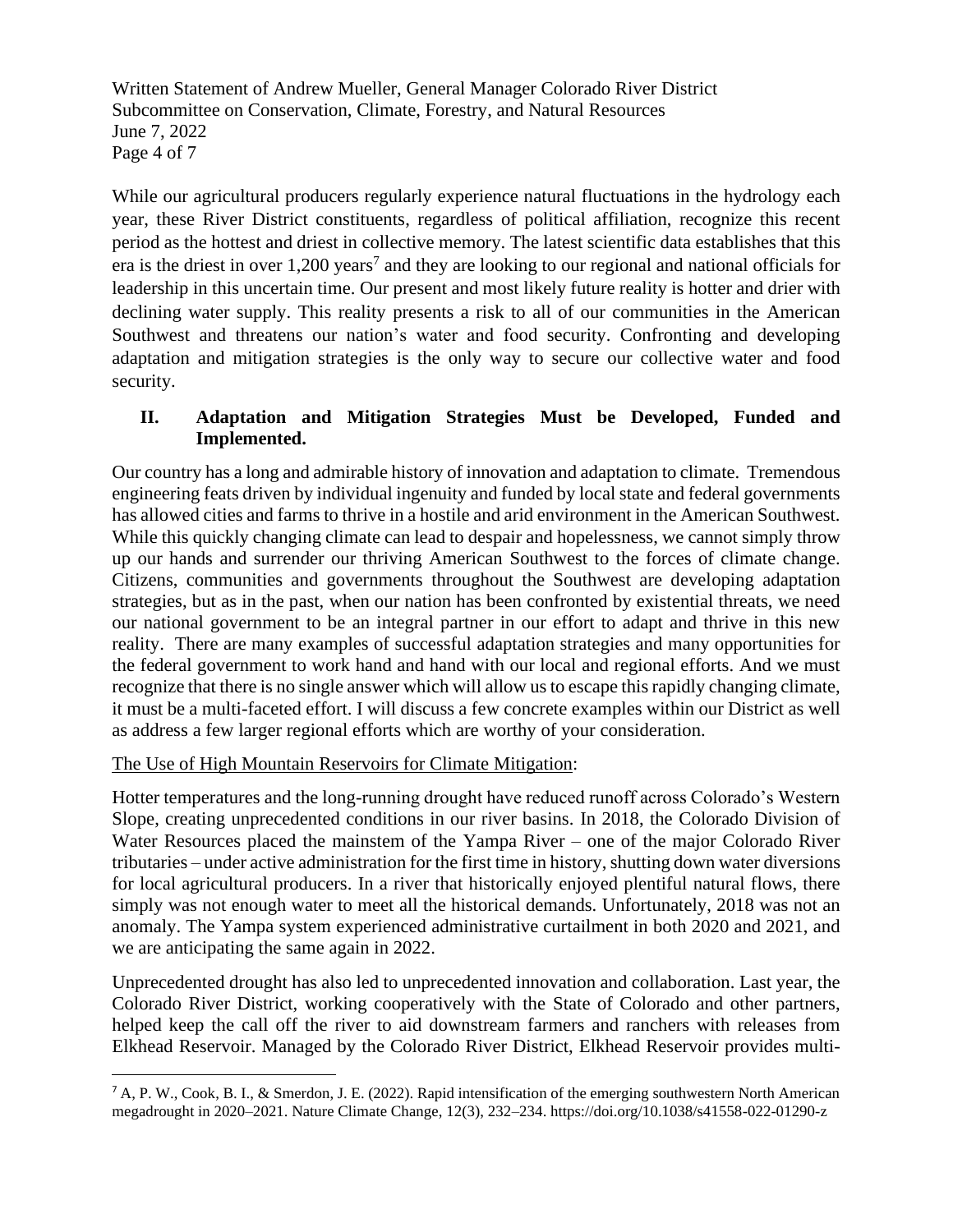Written Statement of Andrew Mueller, General Manager Colorado River District Subcommittee on Conservation, Climate, Forestry, and Natural Resources June 7, 2022 Page 5 of 7

purpose water storage that enhances river flows, provides water for electric power production, supports agriculture and livestock production, and provides significant water to protect the four endangered fish in the Upper Colorado River system.

It is widely acknowledged that the era of building enormous reservoirs such as Powell and Mead is over. It is, however, an era in which strategically placed small reservoirs in hour high mountain valleys will allow us to successfully mitigate climate change through the retiming of flows which will provide essential water for our streams, our communities and our food supply. Federal assistance, through funding tools like PL 566 will be essential to our effort to adapt and retime water.

## Implemented & Ongoing Local Solutions:

Improving the efficiency and enhancing the conservation of water through infrastructure investment is critical to the future viability of the American Southwest. The Lower Gunnison Project is an excellent example of a successful local effort funded, in part with federal dollars. The project recently celebrated the completion of its first phase, working in partnership with the agricultural community to modernize conveyance systems and upgrade to high efficiency irrigation systems. The Project secured \$8 million in funding from the NRCS under RCPP and additionally leveraged over \$10 million in funding. Accomplishments included piping nine miles of irrigation canals and installing a regulating reservoir and measurement sensors that collect and record data. The estimated benefits generated by this series of projects are expected to last for decades and is equivalent to \$1.3 million per year.<sup>8</sup> This includes salt load reductions, operations and maintenance savings, producer benefits and reduced travel costs. The project is also directly linked to the successful restoration of the water quality in the Lower Gunnison River, an essential water supply for cities, farms and endangered fish. We applaud Senator Bennet's efforts to champion the RCPP Program, paving the way for success in the Lower Gunnison of Colorado.

# Building Resiliency Through Natural Infrastructure:

The greatest reservoir for the Colorado River and our water users on the West Slope is our highmountain snowpack in our forest headwaters. The natural water infrastructure our mountain forests provide allow for slow-timed releases and filtration for the rivers and streams sourced for community drinking water, irrigation and essential habitat for fish and wildlife. Protecting, restoring and properly managing these forest ecosystems can generate incredible public benefits, enhance resilience to climate change and improve water supply.

Emerging science also demonstrates that protecting and restoring natural water infrastructure can help mitigate the impacts of wildfire and drought on water supplies.<sup>9</sup> The 2023 Farm Bill presents

<sup>8</sup> Lower Gunnison Project Final Summary Report - https://www.coloradoriverdistrict.org/wpcontent/uploads/2021/11/2021-11-12-rcpp-summary-report-v2-1.pdf

<sup>&</sup>lt;sup>9</sup> Smokey the Beaver: Beaver dammed riparian corridors stay green during wildfire through the western United States. Fairfax and Whittle, 2020 (https://emilyfairfaxscience.com/research/firebeavers/)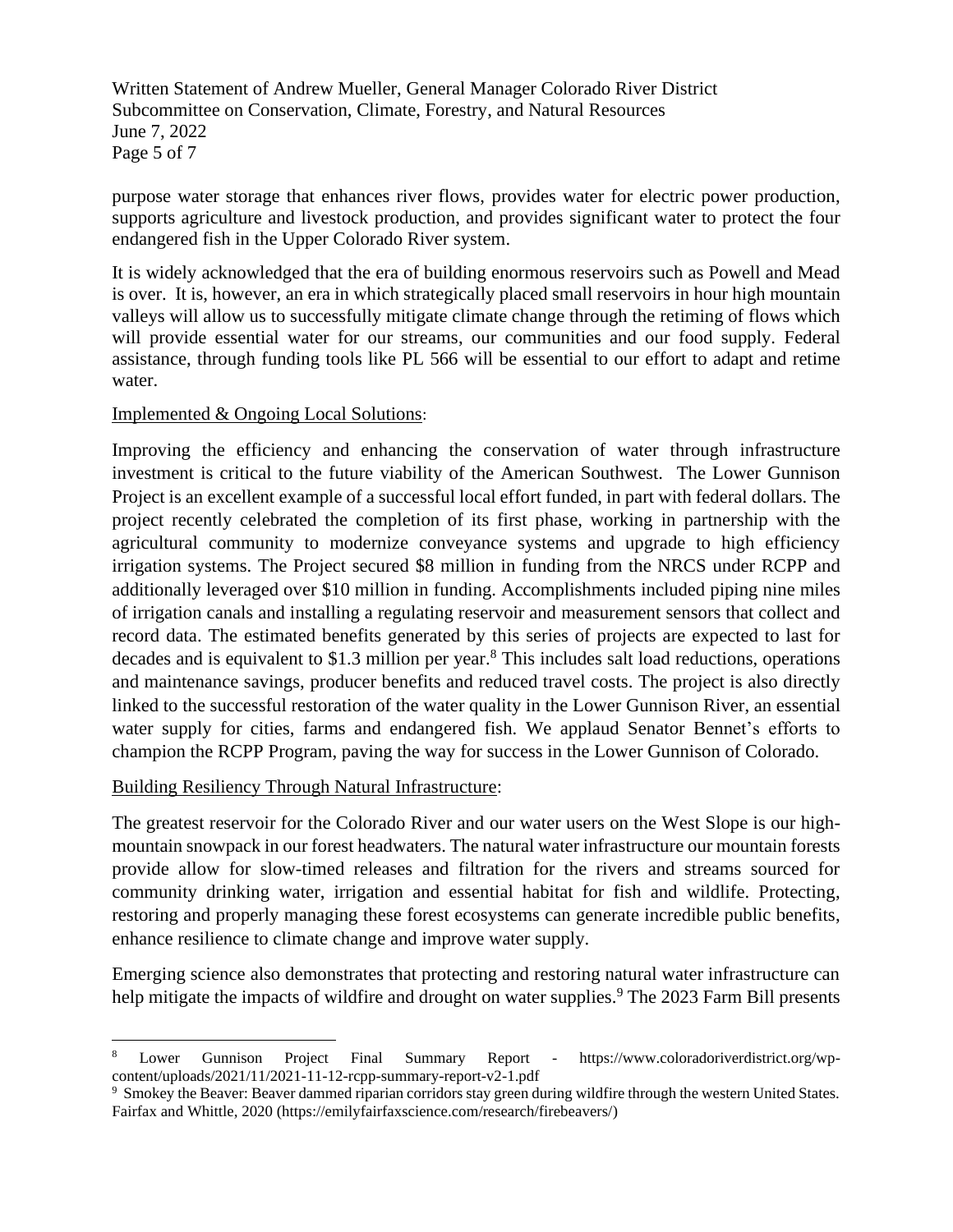Written Statement of Andrew Mueller, General Manager Colorado River District Subcommittee on Conservation, Climate, Forestry, and Natural Resources June 7, 2022 Page 6 of 7

multiple opportunities to encourage public investment in forested natural water infrastructure, enhancing the climate resilience of water supplies, supporting workforce development and increasing the pace and scale of watershed restoration.

## Keeping Productive Agriculture Viable:

The multi-decadal drought and conclusive climate science clearly demonstrate that our demands greatly outstrip the water supply in the Colorado River Basin. To survive and continue to thrive in the Southwest, we will need to implement an all-hands-on deck approach. Every water use sector from agriculture and industry to municipal water users will have to meaningfully reduce their consumption of water.

The majority of water consumed in the Colorado River Basin is consumed in the production of food and fiber for our nation. Agriculture in the Colorado River Basin is important to our local, regional and national food supply, and is essential to this nation's food security. We must devise, implement and fund programs aimed at keeping productive agriculture viable while reducing the overall consumptive use of water. Conservation and efficiency programs like RCPP incentivize the transition to lower water demand crops and programmatic soil health efforts – all pieces of a successful effort. Yet even with these endeavors, we will unfortunately still need to intelligently incentivize the reduction of irrigated acreage in the Basin.

Our agricultural producers in the Colorado River Basin are and always have been innovative individuals, and we should look to them for ways to model incentives and programs. When faced with a dry year and low water supply, our farmers and ranchers in Colorado and elsewhere in the Upper Colorado River Basin routinely chose to reduce or remove irrigation from their least productive lands in order to sustain their most productive acreage. If Congress is going to incentivize the reduction in irrigated acreage in the Colorado River Basin, any such program must focus on supporting our most productive agricultural land while focusing the incentives on hobby farms (i.e. 35 acre and smaller tracts irrigated primarily for aesthetic purposes) and marginally productive lands. The federal government should not fund the retirement of productive agricultural lands.

Incentivizing hobby farm and marginal land fallowing for longer periods of time will allow for the long-term success of productive agriculture in the Colorado River Basin, as it provides an incentive to focus scarcer water resources on land that produces more consistently profitable crops. Confronting the system imbalance in the Colorado River Basin will require bold and transformational choices, and we support the frank discussion of these policy goals and ideas. Confronting the crisis on the Colorado River will require strong federal leadership and action.

## Coordinated Federal Funding Efforts:

Thank you, Senators, for the passage of the Infrastructure Investment and Jobs Act and your support for Western Water infrastructure. With the infusion of federal infrastructure dollars, there